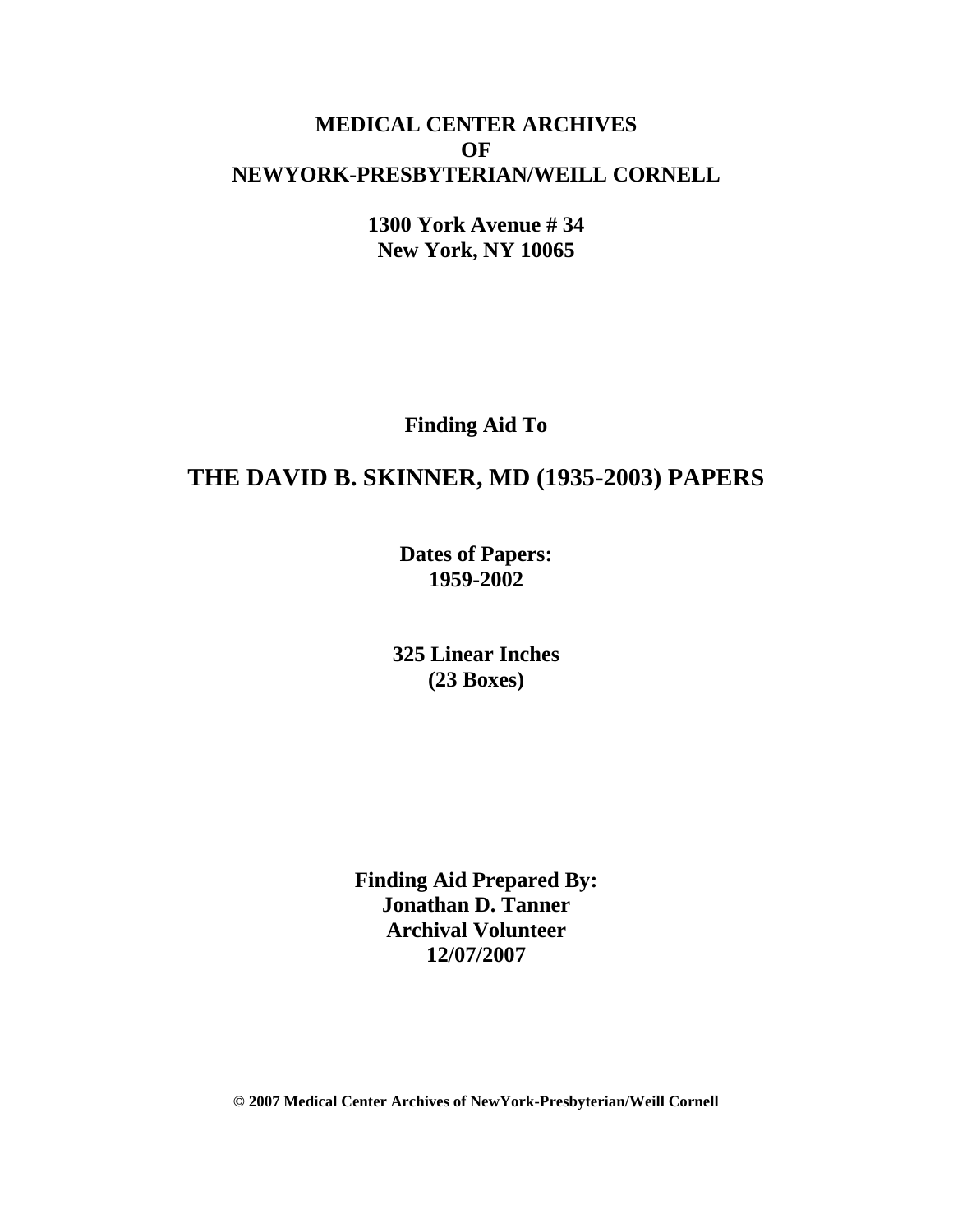#### **PROVENANCE:**

Following Dr. Skinner's death in 2003, these papers were transferred throughout 2004 by Lisa Marrone (Administrative Secretary in the Office of the President Emeritus in Helmsley Medical Tower) to Medical Center Archives with the consent of Mrs. David B. Skinner. Additionally, Mrs. Skinner transferred a small quantity of papers from her home to the Archives in 2005.

### **ADMINISTRATIVE/BIOGRAPHICAL NOTE:**

David B. Skinner was born on April 28, 1935, in Joliet, Illinois. He grew up in Cedar Rapids, Iowa, where he graduated from high school in 1952. He received his B.A. from the University of Rochester in 1956 and his M.D. from Yale University School of Medicine in 1959. He completed his internship and surgical residency in the areas of general and thoracic surgery at Massachusetts General Hospital in Boston. He then completed a surgical residency at Harvard Medical School in 1965, having served there as Chief Resident and Teaching Fellow . In 1963, while serving as Senior Registrar in Thoracic and Cardiac Surgery under Dr. Ronald Belsey at the Frenchay Hospital in Bristol, England; Dr. Skinner laid the foundation for his lifelong interest in diseases of the esophagus, which was the major focus of his clinical and scientific work. After completing his surgical training, he spent two years at the Air Force teaching hospital in San Antonio, Texas, where he developed a new cardiac assist device. In 1968, Dr. Skinner joined the faculty of the Johns Hopkins Medical School where he applied his skills as a surgeon, scientist, and teacher. He quickly rose from the rank of Assistant to full Professor within only four years.

In 1972, Dr. Skinner moved to Chicago, Illinois, to accept a position as the Dallas B. Phemister Professor and Chairman of the Department of Surgery at the University of Chicago. While at the University of Chicago, Dr. Skinner rebuilt the department of surgery in the areas of clinical surgery, research, and teaching. He recruited new, young faculty members and revitalized the residency training program. He was responsible for a new building that included surgical operating rooms, research laboratories, and offices in the same setting; this allowed for the simultaneous functions of clinical care and academic endeavors to occur. Dr. Skinner was regarded as both a mentor and a friend, inspiring researchers and students to pursue surgery with excellence as an area of lifelong study. As result of Dr. Skinner's influence, at least fourteen former students have served as chairs of surgical departments throughout the United States.

In 1987, Dr. Skinner accepted the position of President and CEO of the New York Hospital. At the time of his arrival, Dr. Skinner estimated that the medical center was losing one million dollars weekly due to managed care and lower reimbursement rates. Dr. Skinner's strategy for reversing the loss trend was to implement cost-cutting measures, reductions in hospital length of stay, and improvements in efficiency, thereby returning the hospital to profitability. At the same time, he greatly improved morale by personally meeting with each shift of the hospital staff to address their concerns. He then began an initiative to create New York City's first major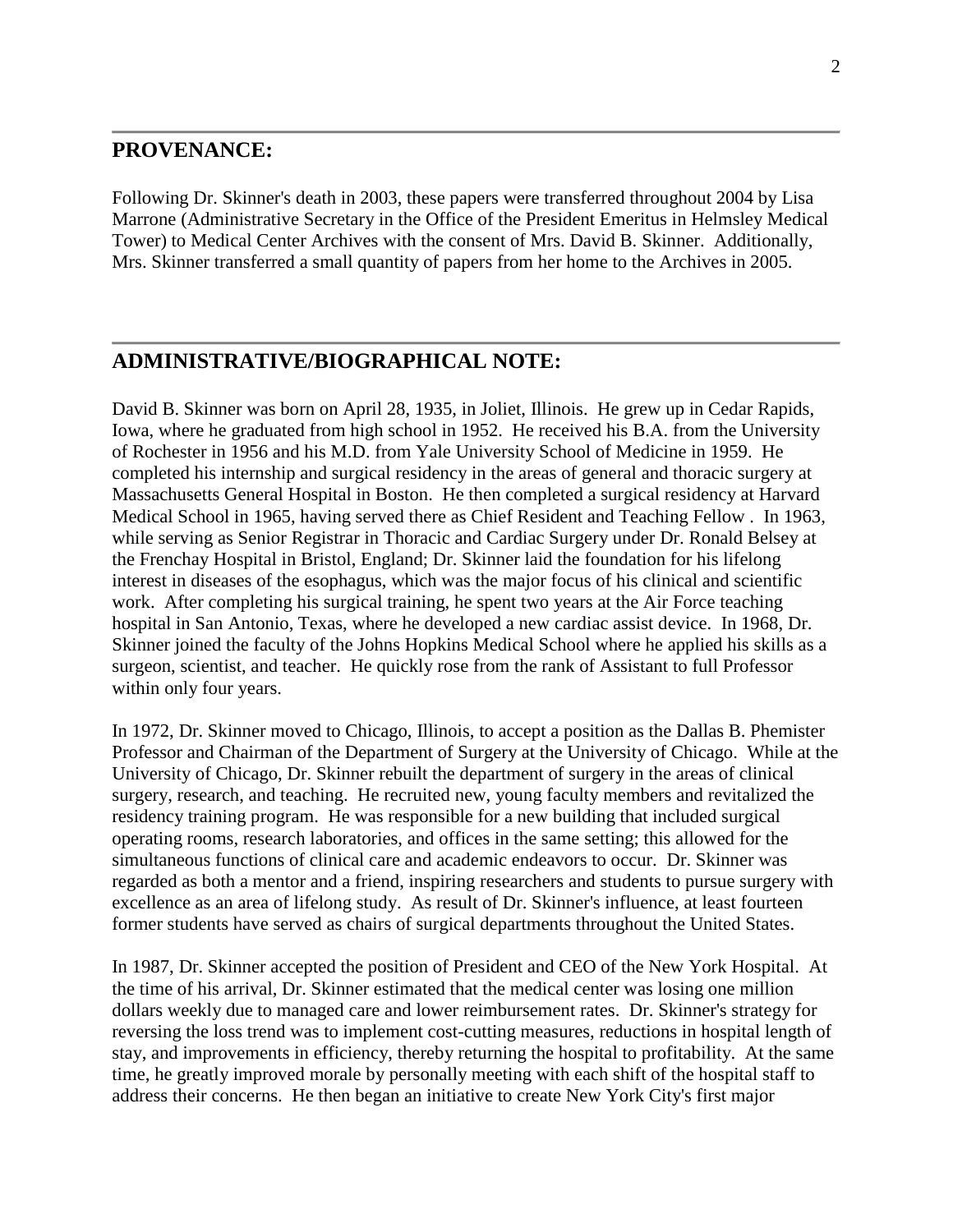network of health care institutions in order to meet the growing economic challenges from managed health care and declining reimbursements. He further undertook the challenge of replacing the aging New York Hospital patient tower with a new state of the art hospital to be built on a massive platform over the East Side FDR Drive. The 850,000 square foot Greenberg Pavilion opened in 1997. That same year, Dr. Skinner presided over the merger of the New York Hospital with Presbyterian Hospital to form NewYork-Presbyterian Hospital, the largest academic medical center in the United States. Dr. Skinner then served as Vice-Chairman and CEO of the merged hospital and the NewYork-Presbyterian Healthcare System, a network of more than 32 hospitals and health care institutions with combined revenues exceeding \$2.5 billion. As one of the foremost leaders in American healthcare, Dr. Skinner devoted his efforts to preserve and protect the academic health center for the benefit of patient care, teaching, and research.

Throughout his distinguished career, Dr. Skinner maintained an active surgical practice and continued to teach surgical skills to residents. He attracted the most challenging and complex esophageal cases and handled them with ease. His kindness and caring as a physician remained foremost, even as he became more involved with the executive functions of medicine.

As his medical career progressed, Dr. Skinner was a member of over 43 national and international medical associations and societies. He also served as a board member of several medical associations and committees, including the United States President's Biomedical Research Panel of 1975-76.

Dr. Skinner died in New York City on January 24, 2003, one day after suffering a massive cerebral hemorrhage. He was 67 years old. He was survived by his wife of 46 years, May Elinor (Ellie) Tischer, four daughters (Dr. Linda Callans, Dr. Kristin Skinner, Dr. Margaret Skinner, and Carise Rowley), and four grandchildren.

### **SCOPE AND CONTENT NOTE:**

The papers include material that was created during Dr. Skinner's medical career. The bulk of the material spans the time frame of 1972-2002, during which time Dr. Skinner was Chairman of the Department of Surgery at the University of Chicago in Illinois and later was President and CEO of the New York Hospital in New York, NY. A major strength of the papers is that they include all annual reports from 1972 to 1987 of the Department of Surgery at the University of Chicago, when Dr. Skinner was chairman of that department. The reports provide a detailed history of the department for a period of fifteen years. Another strength of the collection is the inclusion of the reprints of published articles by Dr. Skinner for the years 1959 to 2002. A final strength is that the collection includes travel files for the span 1987-2002 for each trip that Dr. Skinner undertook during this time frame.

During archival processing, material containing financial information was discarded. All other material was re-foldered and re-boxed where needed. The papers are contained within 23 boxes encompassing 325 linear inches.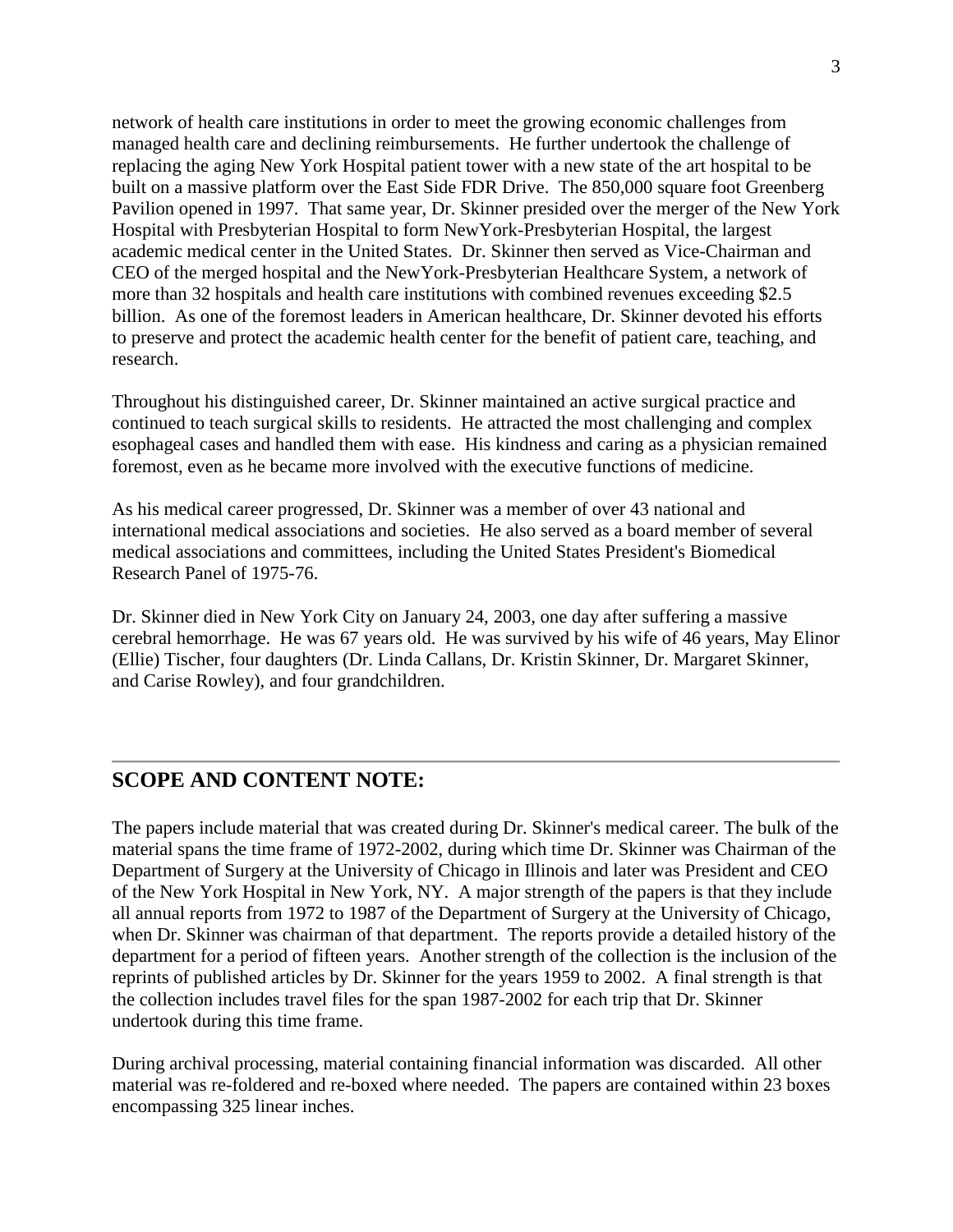The papers consist of eight series as follows:

### **Series I: Personal Files, 1966-2002 (Box 1)**

Biography, curriculum vitae, appointments, resume, etc. Arranged alphabetically by folder title.

#### **Series II: Correspondence Files, 1987-2002 (Boxes 2-3)**

General correspondence files. Arranged chronologically by year.

### **Series III: Subject Files, 1989-2002 (Boxes 4-6)**

Files pertaining to individuals with whom Dr Skinner was acquainted and organizations in which he was involved in various capacities. Arranged alphabetically by folder title.

#### **Series IV: Reprints, 1959-2002 (Box 7)**

Reprints of published articles by Dr. Skinner. Arranged chronologically.

#### **Series V: Membership Files, 1971-2002 (Boxes 8-10)**

Files pertaining to professional associations and societies of which Dr. Skinner was a member. Arranged alphabetically.

### **Series VI: Travel Files, 1987-2002 (Boxes 11-18)**

Files pertaining to various meetings and venues to which Dr. Skinner traveled and attended, both national and international. Arranged chronologically by date, month and year of venue.

#### **Series VII: Annual Reports, 1972-1987 (Box 19)**

Annual reports of the Department of Surgery at the University of Chicago as prepared by Dr. Skinner in his capacity as chairman of the department. Arranged chronologically.

#### **Series VIII: Biomedical Research Panel Papers, 1975-1976 (Boxes 20-23)**

Dr. Skinner's papers regarding the U. S. President's Biomedical Research Panel. The panel was mandated to identify and make recommendations with respect to policy issues concerning the subjecty, content, organization, and operation of biomedical and behavioral research conducted and supported under programs of the National Institutes of Health and the National Institute of Mental Health. Dr. Skinner was a member of the panel. Papers not further processed.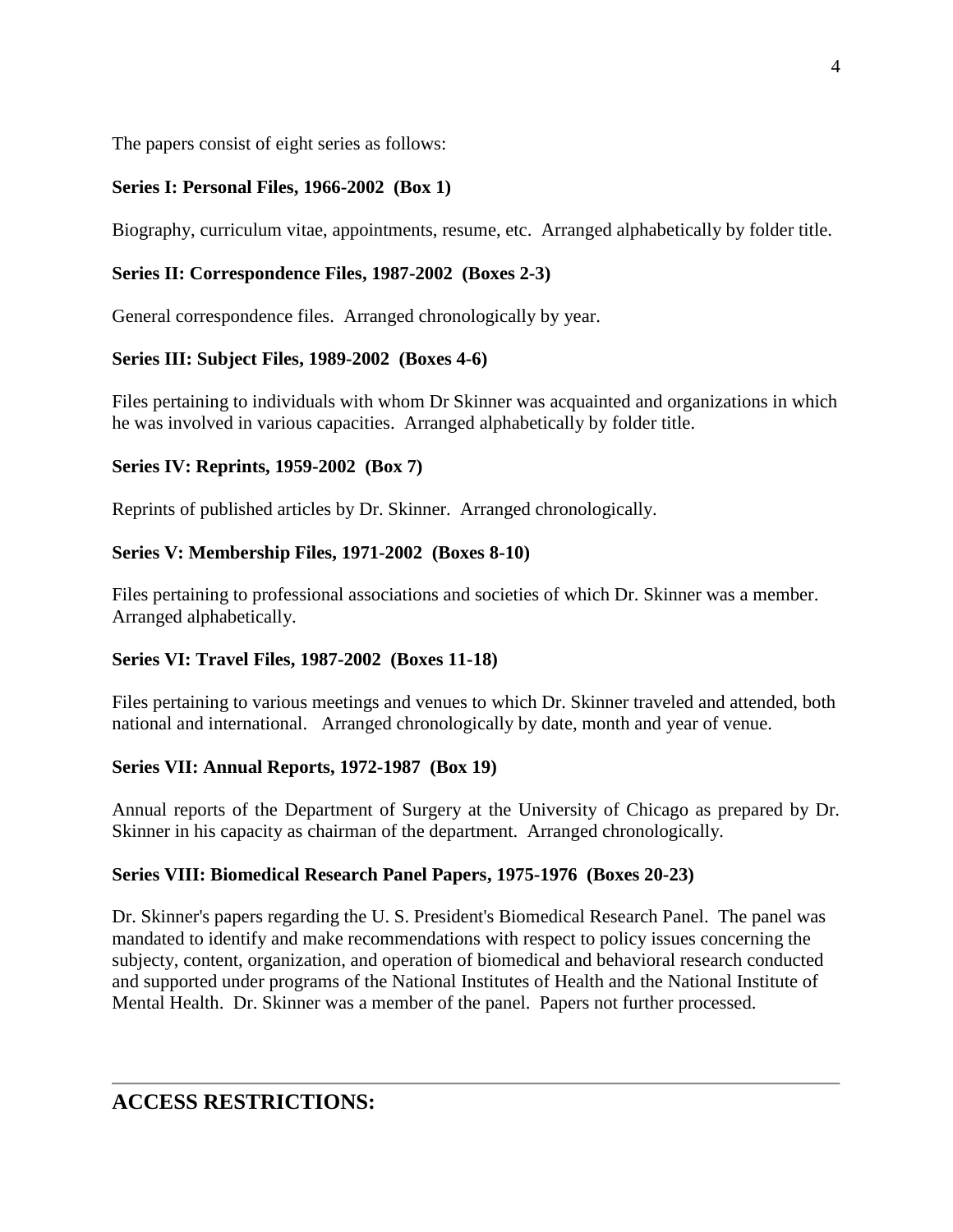Access to any file marked "\*PHI" (Protected Health Information) is restricted in accordance with the provisions of the HIPAA Privacy Rule; please consult an archivist for additional information.

Access to all other files is unrestricted. However, researchers are required to alert archivists if individually identifiable health information is discovered in other files during the process of research.

#### **ACCESS POINTS:**

To be determined at a future date.

### **RELATED MATERIAL:**

Additional record series at Medical Center Archives should be consulted for a fuller view of the activities of Dr. Skinner as President/CEO of New York Hospital and later as Vice-Chairman and CEO of NewYork-Presbyterian Hospital. The additional series include: Records of the Office of the President/CEO of New York Hospital: 1927-1999; Memoranda: 1988-1999; President's Letter: 1988-1999; Clinical Chiefs Meetings (Agendas): 1988-1997; Staff Meetings: 1988-1994; and President's Voluntary Physician Advisory Council (Minutes & Agendas): 1991- 1997.

### **BOX AND FOLDER LIST:**

| Series I, Personal Files, 1966-2002 | <b>Box 1:</b> |  |  |  |  |
|-------------------------------------|---------------|--|--|--|--|
|-------------------------------------|---------------|--|--|--|--|

**Folder: Description:**

| 1              | Agreement with NYH/NYP, 1987-2001                  |
|----------------|----------------------------------------------------|
| $\overline{2}$ | Biographical Sketch, 2002                          |
| 3              | Board Certificates, 1966                           |
| 4              | Certification of Professional Education, 1987-1992 |
| 5              | Continuing Medical Education, 1991-1999            |
| 6              | Curriculum Vitae, 1998                             |
| 7              | Financial Contributions, 1993-2001                 |
| 8              | Interviews (2), 1991, 1998                         |
| 9              | Letters of Commendation and Thanks, 1990-2001      |
| 10             | Malpractice History, 1997-2001                     |
|                |                                                    |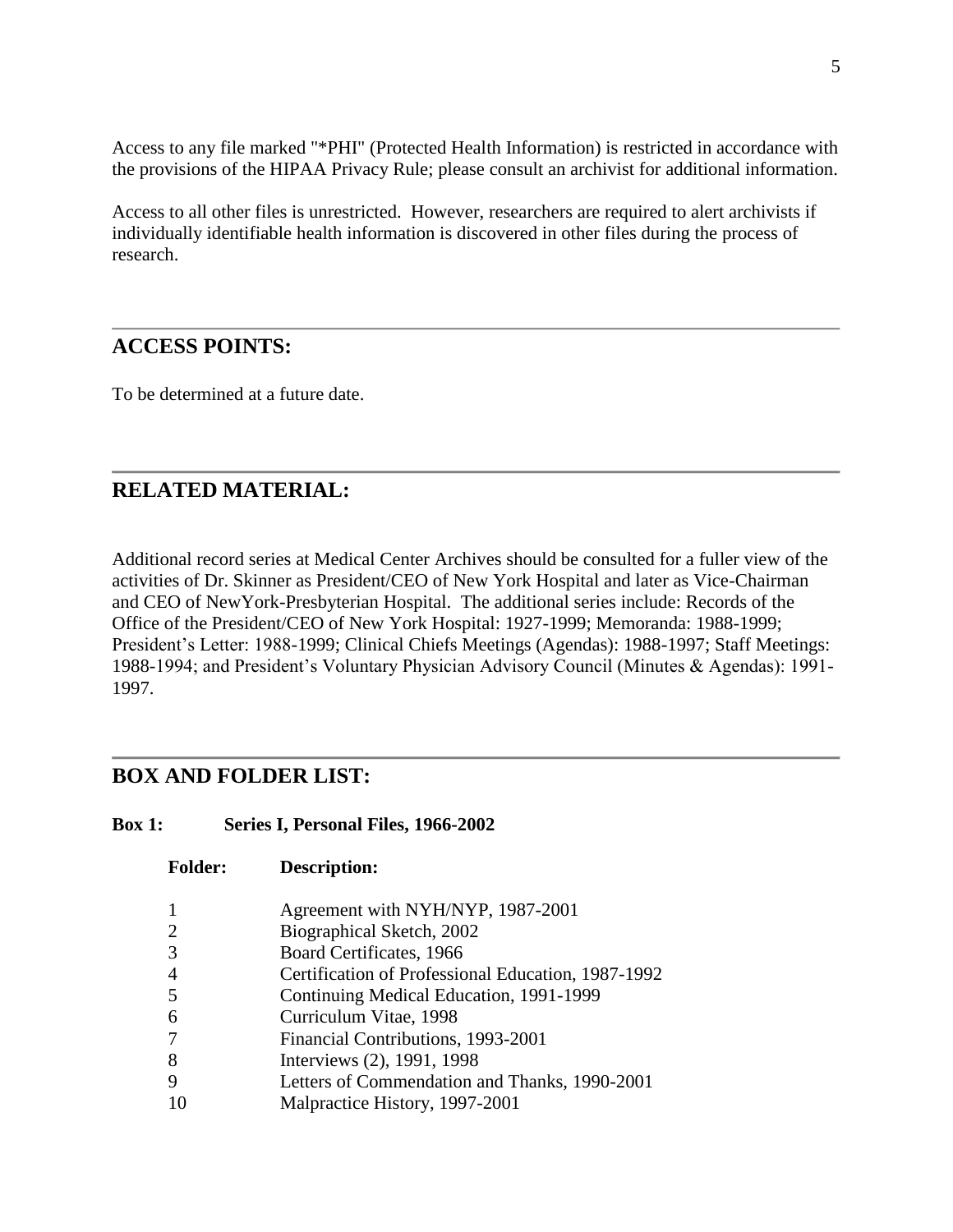- Membership Certificates, 1988-2002
- Miscellaneous, 1985-2000
- Personal Information, 1987-2002
- Personal Viewpoint, 1994
- Reappointments: Columbia-Presbyterian, 1997-2001
- Reappointments: NYH Medical Center of Queens, 1996-2001
- Reappointments: NYH/NYP, 1990-2002
- Reappointments: North Shore University Hospital, 1993-2001
- Reappointments: Rockefeller University Hospital, 1993-1999
- Resume, 2001
- **Box 2: Series II, Correspondence Files, 1987-1991**
- **Box 3: Series II, Correspondence Files, 1992-2002**
- **Box 4: Series III, Subject Files, 1990-2002**

- Academic Medicine Development Corporation, 1996-2002
- Academic Medicine and Managed Care Forum, 1998-2000
- Association of American Medical Colleges Forum on the Future of Academic Medicine, 1996-2000
- American Austrian Foundation, 1993-2002
- Atlantic Council of the United States, 2000-2002
- Auburn Seminary, 1995-2002
- Auburn Seminary: CEO Dinner, January 25, 2001
- Auburn Seminary: Dinner, April 24, 2000
- Auburn Seminary: September 15, 1999
- Auburn Seminary: February 2, 1999
- Auburn Seminary: Dinner, March 31, 1998
- Auburn Seminary: CEO Dinner October 8, 1997
- Auburn Seminary: CEO Dinner, New York, September 30, 1996
- Auburn Seminary: Dinner, New York City, September 18, 1995
- Belsey, Ronald,1993-2000
- Boy Scouts of America, 1997-2001
- Cathedral Church of Saint John the Divine, 2001-2002
- Churchill Livingstone, 1990-1998
- Cimochowski, George, MD (Cardiac Surgery Associates of Northwestern Pennsylvania), 1990-2001
- Cine-Med, 1993
- Commission for Youth Empowerment Services, 1996-1998
- Dunn, Oscar, 2000

#### **Box 5: Series III, Subject Files, 1991-2002**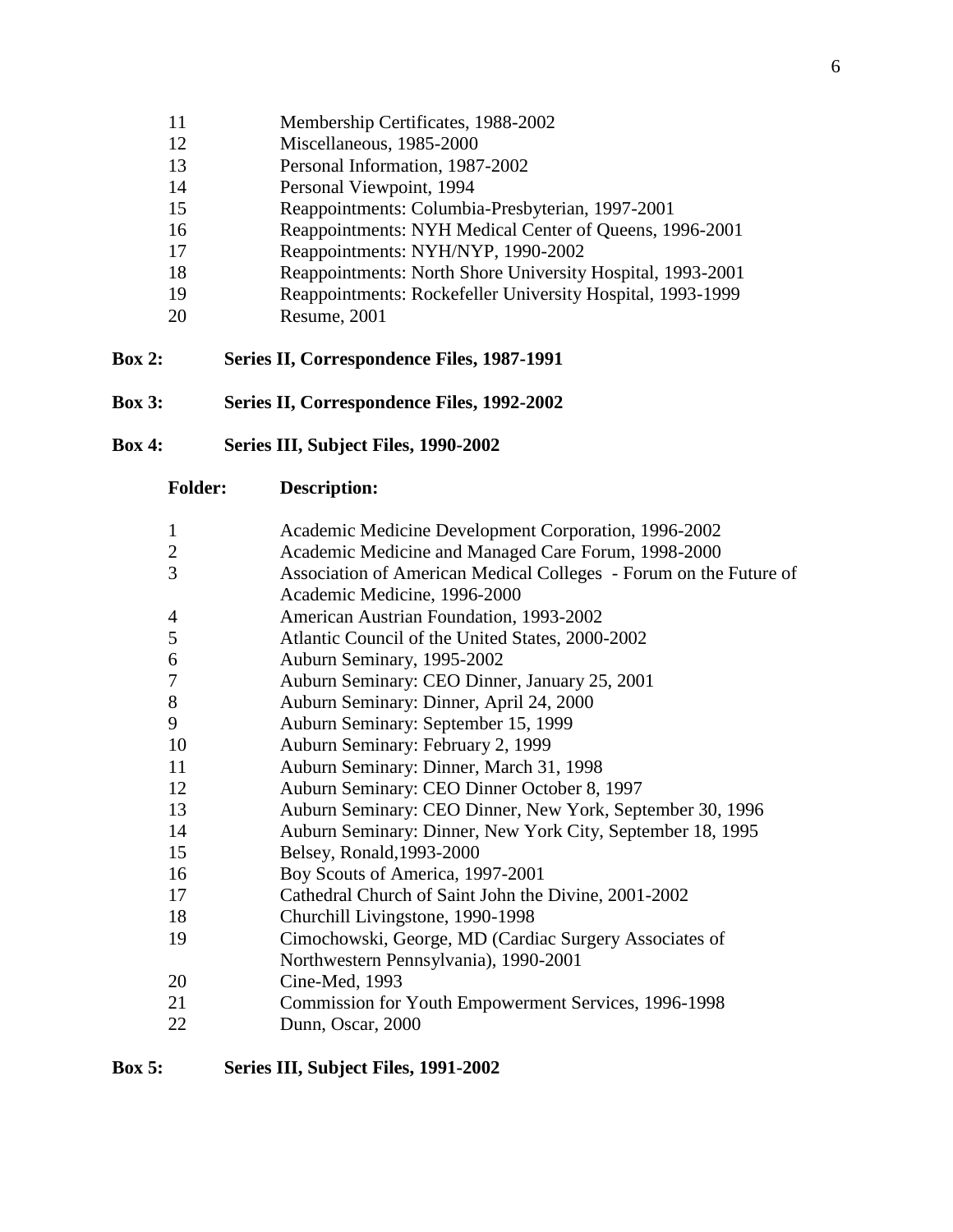| <b>Description:</b>                                                                    |
|----------------------------------------------------------------------------------------|
| Fifth Avenue Presbyterian Church, 1998-2000                                            |
| Graduate Medical Education (New York State Council),<br>1997-2000                      |
| Greater New York Hospital Association-Board, 1997-2001                                 |
| Healthcare Association of New York State, 1996-2000                                    |
| Healthcare Association of New York State Task Force on Public                          |
| Information and Performance Report Initiatives, 1997-1999                              |
| Hsu, T. C. (Starr Foundation), 1991-1995                                               |
| Inokuchi/Churchill (International Society for Diseases of the Esophagus),<br>1992-1995 |
| Laboratory Corporation of America Holdings, 1996-2002                                  |
| Management of Health Technology-Advisory Board, 1998                                   |
| Manuscript Reviews (Annals of Surgery) & (Annals of Thoracic Surgery),<br>1993-2002    |
| McGillicuddy, John, 1995                                                               |
| Medix Resources, 1999-2002                                                             |
|                                                                                        |

## **Box 6: Series III, Subject Files, 1989-2002**

| $\mathbf{1}$   |      | Miscellaneous Correspondence (1 of 3), 1991-1996                          |
|----------------|------|---------------------------------------------------------------------------|
| $\overline{2}$ |      | Miscellaneous Correspondence (2 of 3), 1996-1998                          |
| 3              |      | Miscellaneous Correspondence (3 of 3), 1999-2002                          |
| 4              |      | Moffit Cancer Center, 1989                                                |
| 5              |      | National Council on Medical Care, 1997                                    |
| 6              |      | Pataki Transition Team, 1994-1995                                         |
| 7              |      | Reuter, Fritz, 2000                                                       |
| 8              | *PHI | Simon (William E. Simon and Sons, Inc.), 1992-1993                        |
| 9              |      | Southampton Hospital, 1998                                                |
| 10             |      | United Hospital Fund, 1998-2002                                           |
| 11             |      | United Way, 2000-2002                                                     |
| 12             |      | University of Chicago-Council for the Division of Biological Sciences and |
|                |      | the Pritzker School of Medicine, 1996-2002                                |
| 13             |      | University Hospital of Brooklyn (State University of New York             |
|                |      | Downstate), 1996                                                          |
| 14             |      | University of Rochester Trustees Council, 2002                            |
| 15             |      | VHA - Benchmarking Seminar, 1997-2000                                     |
| 16             |      | Wertheim Schroder, 1993                                                   |
| 17             | *PHI | Widney (Charles Leonidas) International, Inc., 1996-1998                  |
| 18             |      | Wyoming Valley Health Care System, 2000                                   |
| 19             |      | Yale Campaign, 1995                                                       |